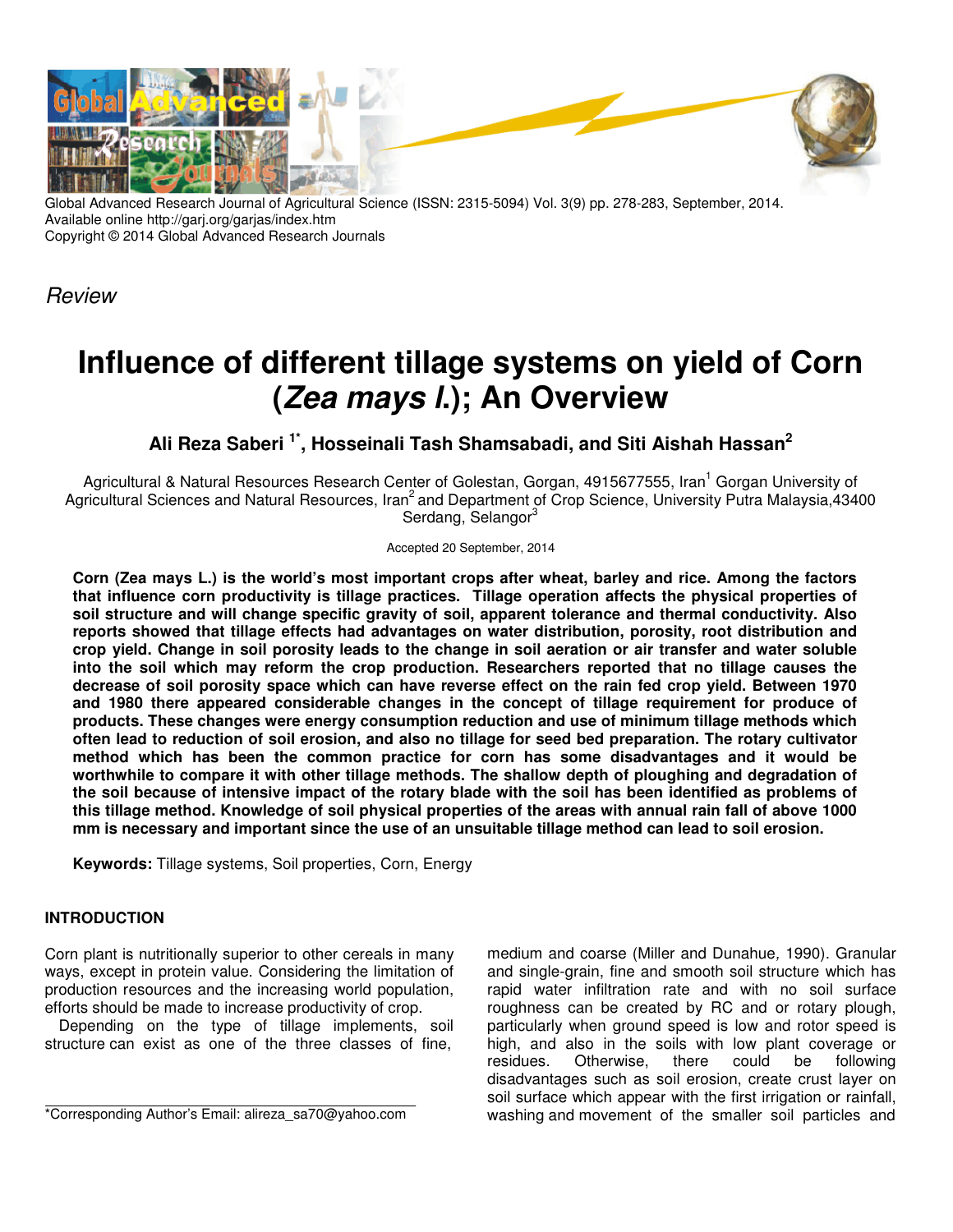

some chemical elements from top layer to downwards which can help or speed-up the making of hard pan layer or soil compaction and finally, yield reduction. The second type of soil structure is blocky and prismatic soils (semimassive) which have moderate water infiltration rate and medium roughness of soil surface; and third type of soil structure, platy and massive soils which have slow infiltration rate and high roughness of soil surface.

The main objective of this study was to find out the best tillage system or method in terms of soil physical characteristics, and then determining the crop yield of sweet corn as affected by different planting densities. In addition, the most economical tillage system in the field, optimum energy on drawbar power and engine fuel consumption for three tillage methods were also calculated.

### **Crop adaptation and distribution**

**Corn (Zea mays L.)** also commonly referred to maize, has been considered a unique plant since the time that the indigenous people of the Americas developed it to be their staple food. It is central to many sacred mythologies and creation stories which are still honored today (Fussell, 1992; Barreiro and Cornell, 1989). Figure 2.2 shows various parts and members of the corn plant. Duration of growth period is different for different varieties and type of use (fresh and grain) between 70-100 days.

Corn was introduced from the New World to the Old World in the 1400's, and it was planted as a summer crop between the harvesting of spring and winter crops, in countries where there are four seasons differently (Barreiro and Cornell, 1989).

The USA is the world's largest producer and exporter of maize (Meng and Ekboir, 2000), and it is the most important feed grain because of its efficient conversion of dry substance to meat, milk and eggs, compared to the other grains (Sprague et al., 1988).

Corn ( Zea mays I.) based cropping system under rain fed areas to optimize or maximize, selecting the correct variety.

### **Influence of tillage methods on soil properties**

Short term effects of tillage include reduction in weeds, expansion of root depth and increasing soil moisture (Saral and Yavuzscan, 2000). The field experiments have shown that for tillage operation of one hectare land with mouldboard plough, more fuel was utilized as compared to chisel plough, and field capacity of chisel plough (in ha  $hr^{-1}$ ) was about two-fold as much when compared to mouldboard plough (Khosravani et al., 1995).

Aykas and Onal (2004) showed that different tillage techniques did not reveal significant differences on seed cotton and leaf quality. They also determined that the proper tillage (new alternative system) reduced the tractor traffic on soil and make the plants grown in these plots emerged earlier.

The primary tillage operation is often for reducing the compression of the soil and increasing root growth. The compression of soil also causes reduction in the moisture penetration, soil oxygen capacity, root penetration and amount of organic materials, and also increasing energy consumption because of high adhesion force between the soil layers and or breaking the hard pan layer (Tebrugge, 2002). Many farmers have accomplished tillage operation without much awareness of its effects on soil and crop characteristics. More investigation is required to evaluate the choice of different production systems. For an instance, there are various minimum tillage systems. One of them is the different types of chisel plough. It must be investigated which one of them is proper for which crop production. When production costs might be reduced, cotton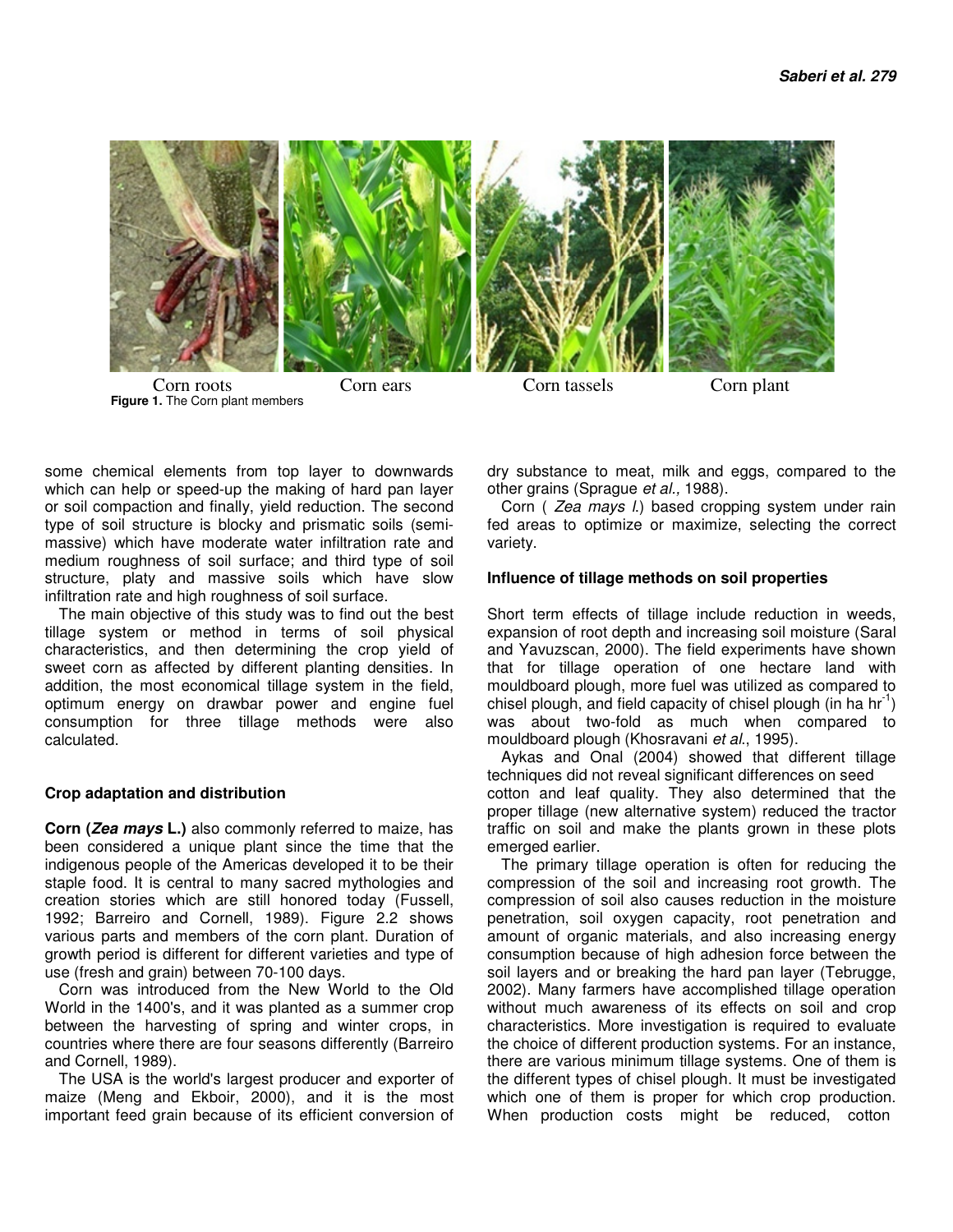production might be lower. In this regards, Ahmad and Haffer (1993) and Ozpinar and Isik (2004) reported that there is the significant difference between the two types of afore-mentioned tillage on cotton yield.

Conventional tillage (CT) is utilized for seed bed preparation and or improving seed-soil contact. However, in long-term CT (comprising primary and secondary tillage operation) may have negative effects on the soil fertility, and it can vary at different depths of the ploughed layer (Josa et al., 2010). CT can decrease soil organic matter content and aggregate stability in upper layer horizon. It also create plough pan below the ploughed layer, consequently, resistance to penetration and bulk density in these depths increase (Micucci and Taboada, 2006). Changing soil porosity can be done by conventional tillage method (Sasal et al., 2006; Lipiec et al., 2005). Effective porosity improved by the stubble of cereals in the top 2.5 cm (Shaver et al., 2003). Soil moisture content (MC) was improved and increased by conservation tillage system (Angas et al., 2006). Farkas et al. (2009) studied on soil MC as affected by different tillage systems. They reported that MC was higher in no-tillage system in the top layer 0- 20 cm as compared to CT system. In addition, other researcher (Gajda, 2008) demonstrated that CT and reduced tillage (RT) could alter some soil microbiological activity parameters. In this case the investigated parameter was better in RT as compared to CT. This result rely on that the CT created a more better environment and conditions for the growth and activity of soil microorganisms. Under this condition the soil physical characteristics could be improved (Czyz and Dexter, 2008). Depending on the soil type, climate conditions and type of the crop (deep or shallow rooted plants), soil preparation method for seed bed can be different (Josa et al., 2010; Shamsabadi et al., 2006). It was revealed that the BD and aggregate stability of the silty loam soil were higher for reduced tillage as compared to CT, whilst MC increases in RT throughout the silty loam soil and top layer of the heavy loamy sand soil (Josa et al., 2010).

Tillage operation affects the physical properties of soil structure (Hamblin and Tennant, 1987) and will change specific gravity of soil, apparent tolerance and thermal conductivity. Lal et al. (1989) also reported that tillage effects had advantages on water distribution, porosity, root distribution and crop yield. Change in soil porosity leads to the change in soil aeration or air transfer and water soluble into the soil which may reform the crop production. Hill (1990) showed that no tillage causes the decrease of soil porosity space which can have reverse effect on the rain fed crop yield. Between 1970 and 1980 there appeared considerable changes in the concept of tillage requirement for produce of products. These changes were energy consumption reduction and use of minimum tillage methods which often lead to reduction of soil erosion, and

also no tillage for seed bed preparation (Lal et al., 1994; Mahboobi et al., 1993).

The study by Raoufat and Matbooei (2007) showed that the two methods of tillage operation (discing followed by chisel tillage operation and discing ahead of planter) were successful in reducing tillage corn production system and reported environmental benefits and saving the time, fuel and labor were advantages of discing ahead of the planter.

Moupangwa et al. (2007), in their investigation on the effect of minimum tillage and mulching on corn yield and water content of clayey and sandy soils, showed that on two soil types, neither mulching nor tillage method had a significant effect on maize grain yield, but tillage methods had a significant effect on the giving the highest yield of biomass. In addition, the two tillage methods had no significant effect on soil water content, and mulching improved soil water content in both soil types with maximum benefits observed at 4 ton  $ha^{-1}$  of mulch. Therefore, they suggested, in the short term, minimum tillage in combination with mulching performs as well as the farmers' traditional practices of overall ploughing. Javadi et al. (2005) showed that the combined plough affected (broke) the plough pan and improved the soil physical properties. They also stated the combined plough increased the draft force about 15%, but due to the area of disturbed soil, the specific draft decreased to 6%.

Conservation tillage system, including no-till and reduced tillage practices, simultaneously conserved soil and water resources, reduced farm energy usage and increased stabilize crop production (Bescansa et al., 2006). These practices led to positive changes in the physical, chemical and biological properties of a soil. Some soil physical properties that are influenced by conservation tillage were such as bulk density, water infiltration and water retention (Osunbitan et al., 2004). Lipic et al. (2005) showed that improved infiltration of rain water into the soil potentially increased water availability to plants, reduced surface runoff and improved ground water recharge. Cultivation in reduced or minimum tillage decreases energy consumption and overall farming costs as less area has to be tilled (Monzon et al., 2006). In the study by Qin et al. (2006) indicated that up to 80% of corn roots were concentrated in the soil depth of 0-30 cm under no tillage systems. The sharp decline in soil water content in sandy soil could be attributed to drainage of water out of the sampling depth.

Humberto and Lal (2009) studied the influence of corn biomass on soil fertility indicators (chemical properties) and structural stability (physical properties) under no-till management. They concluded that complete stover removal reduced soil aggregates greater than 4.75 mm by 60% on the sloping soil, while stover removal at rates ≥25% reduced soil aggregates > 4.75 mm by 40%. Based on the data related to soil organic carbon (SOC) from this and previous studies, they determined that only about 25%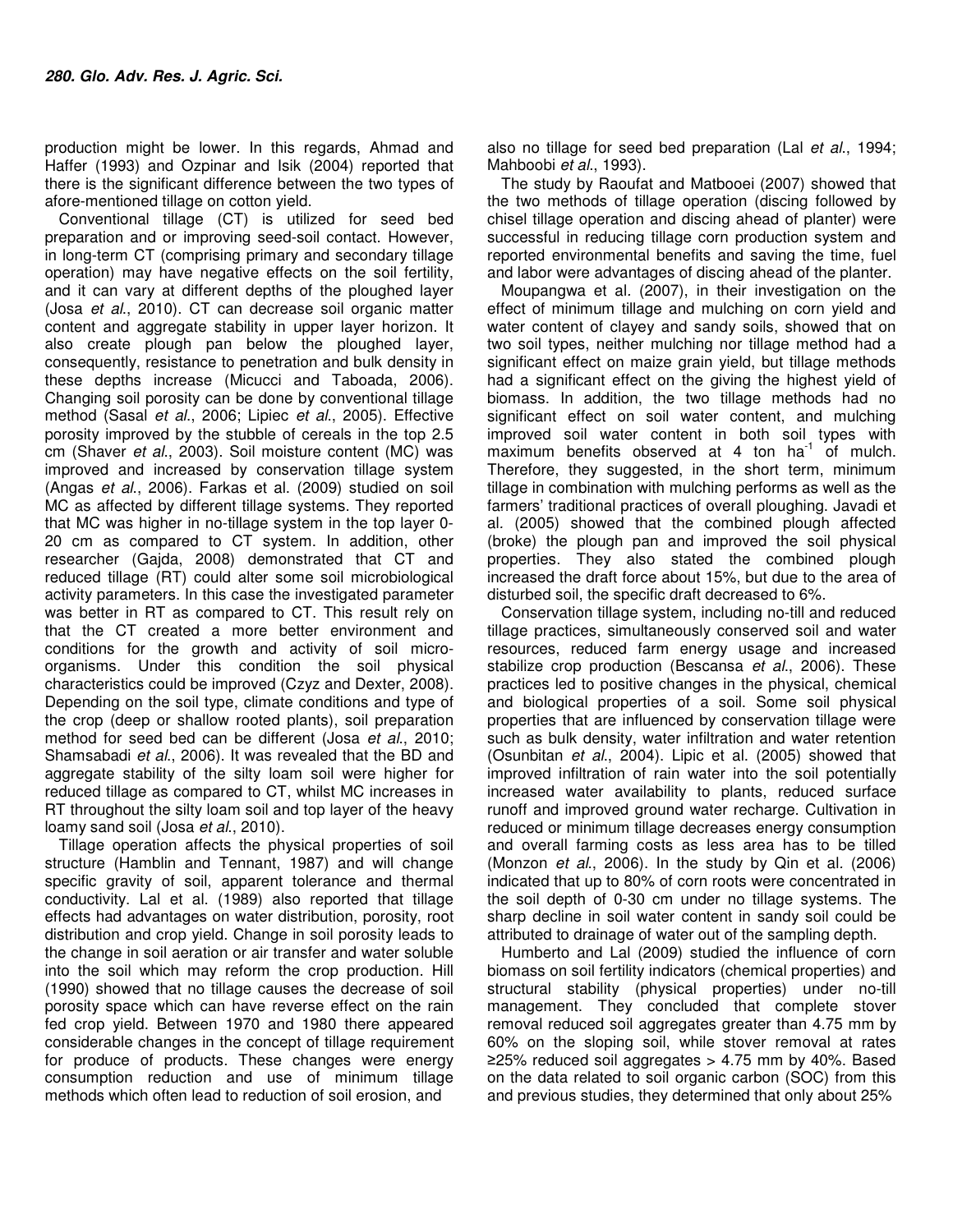of stover might be available for removal, and that stover removal has the most adverse impacts on sloping and erosion-prone soils.

Influence of the two tillage systems and traffic (planters and tractors) investigated by Botta et al. (2010) on soil compaction and soybean yields in Argentinean Pampas. They reported that soil compaction was caused by the high traffic intensity and weight of tractor and machineries from land preparation to harvesting operations, especially when these operations are carried out on wet soil or with high ground pressure. They found that soil compaction created by the afore-mentioned operations led to decrease in soybean yield. Additionally, they reported that for three growing seasons the heavy equipment traffic in soil under direct seeding (no-till) reduced soybean grain yields to 460 kg ha<sup>-1</sup>, while for the light equipment traffic, soybean grain yields reduced to 250 kg ha<sup>-1</sup>. When the traffic was made with the light equipment on sub soiled soil, there was an effective increase for soybean grain yields which was 330 kg ha<sup>-1</sup>.

#### **Energy inputs to corn production**

Fossil energy is essential to agriculture, where the following items are the major energy inputs for corn production:

a) Fossil fuels: gas oil, gasoline, liquified petroleum gas (LPG) and natural gas (NG);

b) Nitrogen fertilizers and Phosphate, Potash and Lime (mostly fossil energy);

- c) Herbicides, pesticides and Insecticides;
- d) Transportation (often gas oil, all fossil energy);
- e) Machinery, roads, silos, plants;
- f) Electricity;
- g) Corn Seeds and Irrigation;
- h) Labor;
- i) Pure ethanol (bio fuel).

To produce the agricultural productions is often carried out the various operations. Each of them consumes energy and fuel. The best condition is optimum energy and fuel consumption (input) with higher yield (output). However, need to be investigated. So that it may with spending a little more energy on drawbar of tractor and engine fuel consumption, the yield increases considerably. Therefore, depending on production cost for selling, firstly it should be investigated and then decided the optimum condition from the view of all factors in agricultural production. As mentioned before, the first practice in agricultural production process is usually soil tillage and it consumes more energy and fuel, proportion to other operations in production process of agriculture. There are several soil tillage methods or systems in agriculture land preparation. Each one needs energy on drawbar of the tractor and engine fuel consumption and creates different soil disturbance, pulverization and aeration. Depending on

the climate, soil texture and structure, access to water for irrigation, methods of soil preparation can be different and should be used with proper implements; otherwise, it can lead to soil erosion, degradation, more energy and fuel consumption, depreciation of spare parts and machineries, and finally can lead to reduction in yield of crop production. Therefore, study on power and energy demands for various agricultural field practices is necessary in terms of economical management of input resources for agricultural production in Malaysia and also other countries. When an implement, such as a mouldboard plough is pulled by a tractor for soil tillage operation, draught force and fuel are used. Draught force is the function of forward speed of tractor, depth of tillage operation and working width of implement. So, based on draught force and forward speed, power and energy can be calculated. Each implement has its operational costs. To minimize the cost for each implement, three parameters, namely, travel speed, width of working and depth of tillage operation are controllable and must be optimized until soil condition becomes ideal for seedbed in terms of disturbance, pulverization and aeration. Some implements or practices would be useful for shallow or deep rooted plants. It must be adapted; otherwise, it may not to be economical. Meaning that if a farmer wanted to have the shallow rooted plant, he should utilize the implements in a shallow depth, and vice versa, to have the deep rooted plants, he should utilize the implements in deep depths. Each of them consumes energy and fuel. If there are ways to obtain higher yield production with lower energy and fuel consumption one should follow them. Although there are some information related to power and energy requirements in agricultural machineries in the ASABE standard D497.3 (ASABE standards, 1997a), they are inadequate because those information do not have details on the power and energy demands of machinery utilized in the local area. Measurement of draught and energy requirement or demand can be obtained either by an instrumented tractor equipped with data logger for recording the data or using the equations achieved from the modeling and regression analysis. In agriculture, it is common for the farmers to utilize energy and fuel (input) in the farm for all operations and they expect to gain higher yield (output) for selling. Therefore, it is necessary and important to conserve physical properties of soil with lower energy and fuel consumption and higher yield. Otherwise, not only will it not be economical, but also it follows uncompensated losses from standpoint of degradation of soil or perhaps soil erosion.

### **Future Line of Research**

Vegetative and reproductive growths of plants can greatly be function of soil properties. To find out the best tillage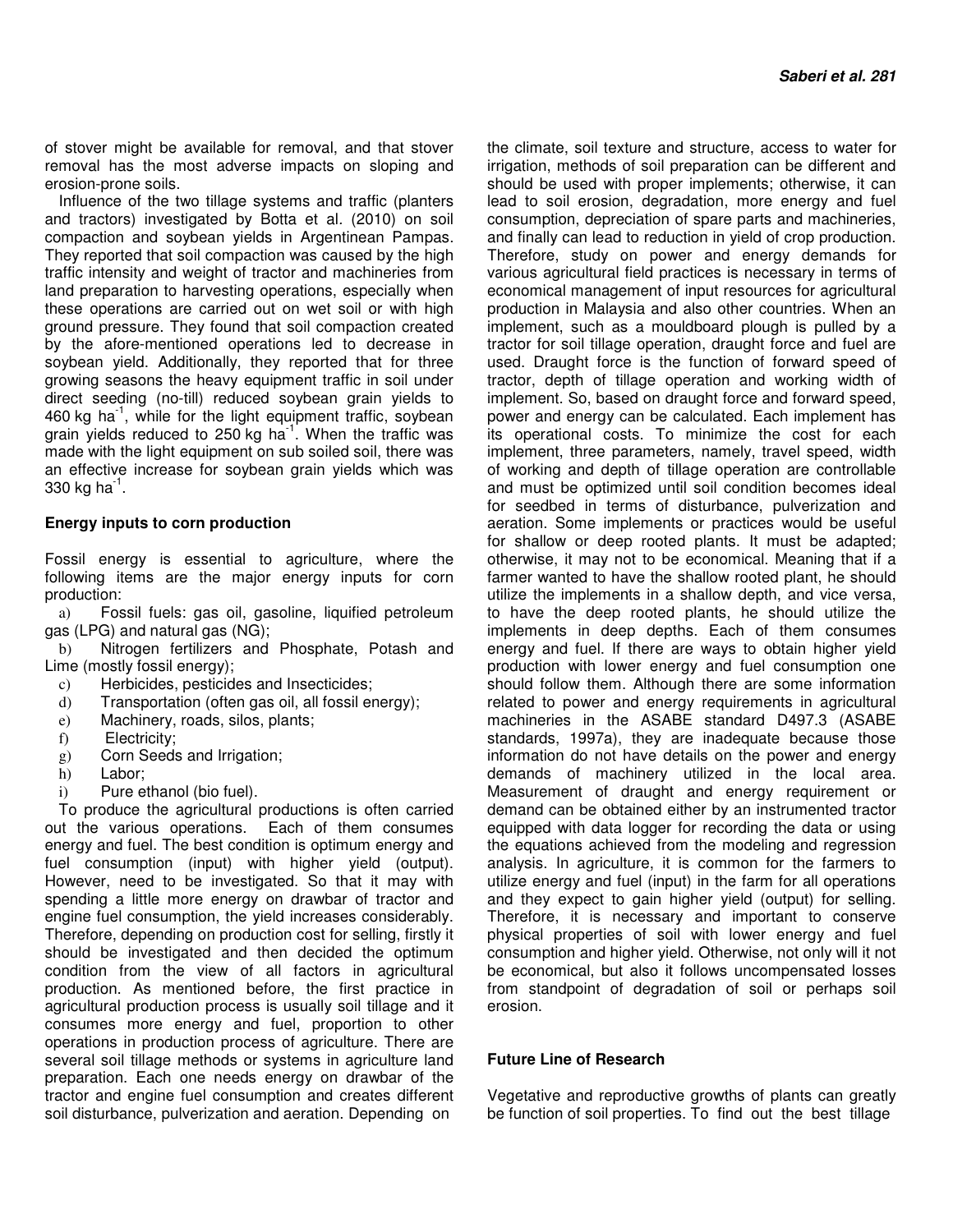system or method in terms of soil physical characteristics, and then determining the most economical tillage system in the field, a streamlined research programmed for Corn should be focused on the below-mentioned points; texture, particle density, dry bulk density, total porosity; volumetric moisture content, mean weight diameter, dry and wet basis, and also water infiltration and resistance to penetration.

#### **CONCLUSION**

The no tillage system recommended in tropical countries, because of the mechanization costs and saving the time, as compared to other tillage systems (minimum, conventional and conservation tillage). However, to reach the desired conditions of the crop, it should be carried out the mechanical operations on the land. In the study on tillage systems revealed that minimum tillage leads to increase of brittleness of Australian tough soils. some studies reported less tensile strength for the soil of minimum tillage compared with the soil which is filled with common method. They stated that the reason of increase soil tensile strength is soil compaction resulting from running of tillage machines which is the indirect effect of tillage. However, the other study showed that energy of tillage operation may increase of tensile tolerance with strength of tillage. A few studies investigated the permanence of tillage effect on the tensile tolerance and soil brittleness. In the other experiment prove negative effect of tillage strength and running of agricultural machineries on the ease of breaking of sandy loam soils.

#### **REFERENCES**

- Ahmad M, Haffer I (1993). Comparison of five tillage systems for cotton production in Rahad Schem. Sudan. Agricultural Mechanization in Asia Africa and Latin America (AMA) 24: 17-20.
- Angas P, Lampurlanés J, Cantero-Martínez C (2006). Tillage and N fertilization: Effects on N dynamics and Barley yield under semiarid Mediterranean conditions. Soil and Tillage research 87: 59-71.
- ASABE Standards (1997a). ASAE D497.3: agricultural machinery management data. In: Hahn, R.H., Purschwitz, M.A., Rosentreter, E.E. (Eds.), ASAE Standards 1997, 44th ed. ASAE, St. Joseph, MI, pp. 363–370.
- Aykas E, Onal I (2004\_). Effect of different tillage techniques on cotton yield and quality. Asian Journal of Plant Sciences 3: 403-405.
- Barreiro J (1989). Cornell University 1989. Indian corn of the Americas: Gift to the world. Ithaca, N.Y: Northeast Indian Quarterly.
- Bescansa P, Imaz MJ, Virto I, Enrique A, Hoogmoed WB (2006). Soil water retention as affected by tillage and residue management in semiarid Spain. Soil and Tillage research 87: 19-27.
- Botta GF, Tolon-Becerra A, Lastra-Bravo X, Tourn M (2010). Tillage and traffic effects (planters and tractors) on soil compaction and soybean (Glycine max L.) yields in Argentinean pampas. Soil and Tillage research 110: 167-174.
- Czyz E, Dexter A (2008). Soil physical properties under winter wheat grown with different tillage systems at selected locations. Int. Agrophysics 22: 191-200.
- Farkas C, Birkás M, Várallyay G (2009). Soil tillage systems to reduce the harmful effect of extreme weather and hydrological situations. Biologia 64: 624-628.
- Fussell B **(**1992). The Story of Corn. Alfred Knopf, Inc, NY, USA. (Gramene Reference ID 9388).
- Gajda A (2008). Effect of different tillage systems on some microbiological properties of soils under winter wheat. Int. Agrophysics 22: 201-208.
- Hamblin A.P., Tennant D. 1987. Root length density and water uptake in cereals and grain legume: how well are they correlated? Australian J. Agri. Res. 38: 513-527.
- Hill RL **(**1990). Long-term conventional and no-tillage effects on selected soil physical properties. Soil Sci. Soc. Am. J. 54: 161-166.
- Humberto Blanco-Canqui, Lal R (2009). Corn Stover Removal for Expanded Uses Reduces Soil Fertility and Structural Stability. Soil Sci. Soc. Am. J. 73 (2):418-426.
- Javadi A, Rahmati MH, Shahidzadeh M (2005). Effect of a new combined plough on daft and some soil physical properties. International Agricultural Engineering conference, Bangkok, Thailand. (A.A.A.E): 1-7.
- Josa R, Ginovart M, Solé A (2010). Effects of two tillage techniques on soil macroporosity in sub-humid environment. Int. Agrophysics 24: 139-147.
- Khosravani A, Loghavi M, Solhjo AA (1995). Final report of research plant about evaluation and development of pull trial of moderate and conventional tractors in Iran. Research education and propagation of agricultural organization. Institute of Technical and Eng. in Agri. 42:1-  $24.$
- Lal R **(**1989). Clearing a tropical forest. II. Effects on crop performance. Field Crops Res. 4:345–354.
- Lal R, Mahboubi AA, Fausey NR (1994). Long-term tillage and rotation effect on properties of a central Ohio soil. Soil Sci. Soc. Am. J. 58: 517-522.
- Lipiec J, Kus J, Stowinska-Jurkiewicz A (2005). Soil porosity and water infiltration as influenced by tillage methods. Soil Till. Res. 89: 210-220.
- Mahboobi AA, Lal R, Favsey NR (1993). Twenty-eight years of tillage effect on two soils in Ohio. Soil Sci. Soc. Am. jour. 57: 506-512.
- Mansoorirad D **(**2005). Tractors and agricultural machinery. Boalisina Uni. Press: 339-344.
- Meng E, Ekboir J (2000). Current and Future Trend in Maize Production and Trade. CIMMYT World Maize Facts and Trends. (Gramene Reference ID 9389).
- Micucci FG, Taboada MA (2006). Soil physical properties and soybean (Glycine max, Merrill) root abundance in conventionally-and zero-tilled soils in the humid Pampas of Argentina. Soil and Tillage research 86: 152-162.
- Miller RW, Roy LD (1990). Soils, an introduction to soils and plant growth. Prentice-Hall Inc., Simon and Schuster, New Jersey. USA, 6<sup>th</sup> ed. 46-62.
- Monzon JP, Sadras VO, Andrade FH (2006). Follow soil evaporation and water storage as affected by stubble in sub-humid (Argentina) and semi-arid (Austalia) environments. Field Crop Research 98: 83-90.
- Mupangwa W, Twomlow S, Walker S, Hove L (2007). Effect of minimum tillage and mulching on maize yield and water content of clayey and sandy soils. Physics and Chemistry of the earth. Elsevier science Ltd. (32):1127-1134.
- Osunbitan JA, Qyedele DJ, Adekalu KO (2004). Tillage effect on bulk density, hydraulic conductivity and strength of a loamy sand soil in south western Nigeria. Soil Till. Res. 82: 57-64.
- Ozpinar S, Isik A (2004). Effects of tillage, ridging and row spacing on seedling emergence and yield of cotton. Soil and Tillage research 75: 19-26.
- Qin R, Stamps P, Richner W (2006). Impact of tillage on maize rooting in a combisol and luvisol in switzerland, soil and tillage research. 85:50- 61.
- Raoufat MH, Matbooei A **(**2007). Row cleaner enhance reduced tillage planting of corn in Iran. Soil and Tillage research 93: 152-161.
- Sasal MC, Andriulo AE, Taboada MA (2006). Soil porosity characteristics and water movement under zero tillage in silty soils in Argentinian Pampas. Soil and Tillage research, 87: 9-18.